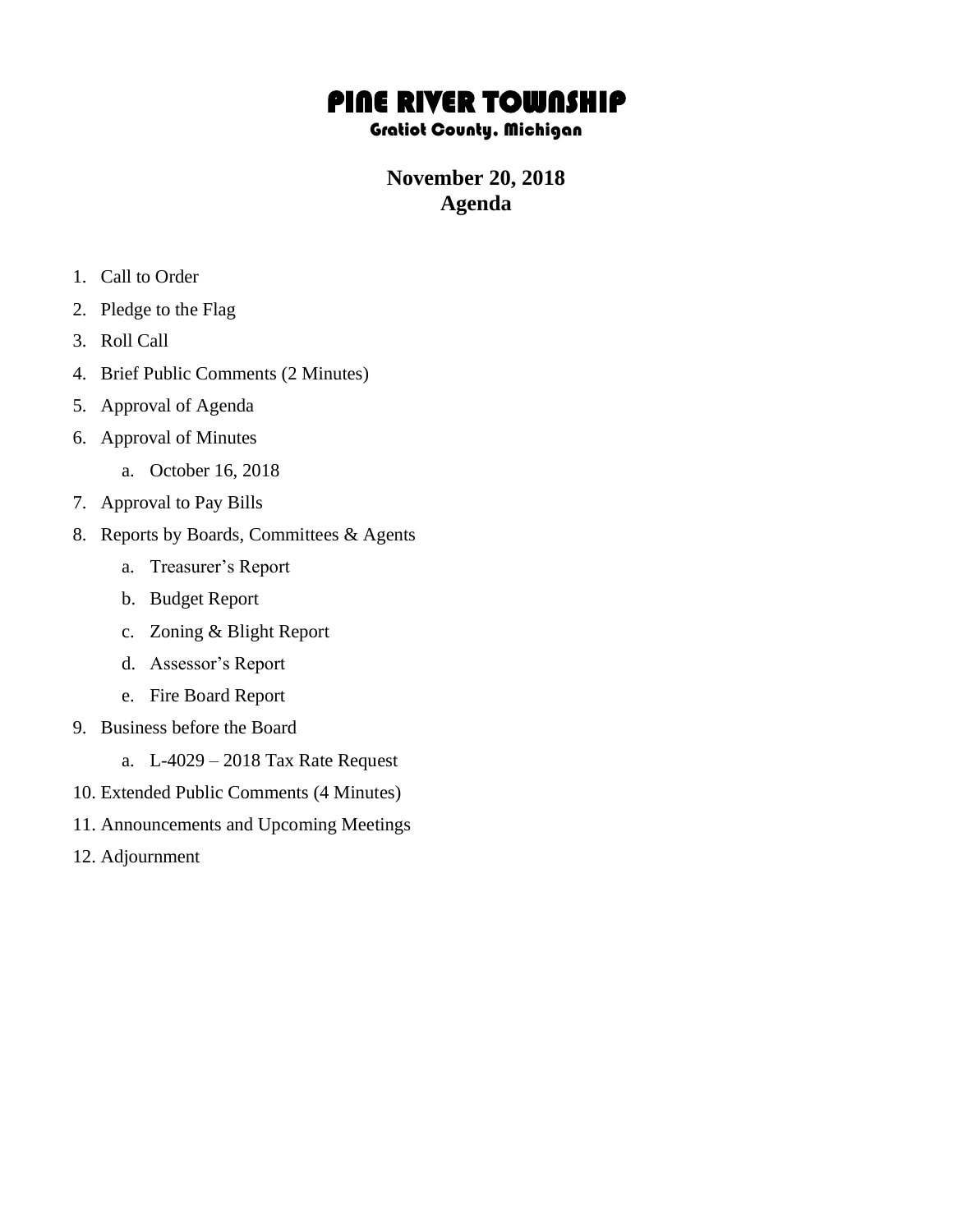## **MINUTES OF THE PINE RIVER TOWNSHIP BOARD MONTHLY MEETING NOVEMBER 20, 2018**

- 1) The regular monthly meeting of the Pine River Township Board was called to order at 7:04 P.M. by Supervisor Beeson at the Township Hall.
- 2) Pledge the flag: The board and the public said the pledge to the flag.
- 3) Roll Call: Baker: present, Best: present, Moeggenborg: present, Beeson: present, Whitmore: present. (5) Board members present, (0) absent.
- 4) Brief Public comments (2 minutes): None.
- 5) Approve the Agenda: Motion by Best: second by Baker: to approve the agenda as presented. All present board members approved. Motion carried 5-0.
- 6) Approve the Minutes:

Motion by Moeggenborg: second by Best: to approve the Regular Meeting Minutes of October 16, 2018 as presented. All present board members approved. Motion carried 5-0.

7) Approval to Pay Bills:

Motion made by Moeggenborg: second by Best: to pay bills as presented in the amount of \$64,359.04. All present board members approved. Motion carried 5-0.

- 8) Reports by Boards, Committees & Agents
	- a) Treasurers Report Discussion: Board Reviewed, Bank Reconciliations have been received and reviewed by all present. Placed on file.
	- b) Budget Report Discussion: report placed on file.
	- c) Zoning & Blight Officer new signs and permits; discussion on blight
	- d) Assessor Report Discussion.
	- e) Fire Services no report.
- 9) Business before the Board
	- i)L-4029 2018 Tax Rate Request
		- (1) Motion by Whitmore: second by Moeggenborg: to approve the 1.5 mil for year one. All present board members approved. Motion carried 5-0.
- 10) Extended Public Comments (4 Minutes)
	- a) Whitmore gave election update.
	- b) Tina will utilize postage connections at the Courthouse to expedite large mailings.
	- c) Sign up front give Kevin any ideas for display
	- d) New asphalt was installed and looks great
- 11) Announcements and Upcoming Meeting
	- a) None.